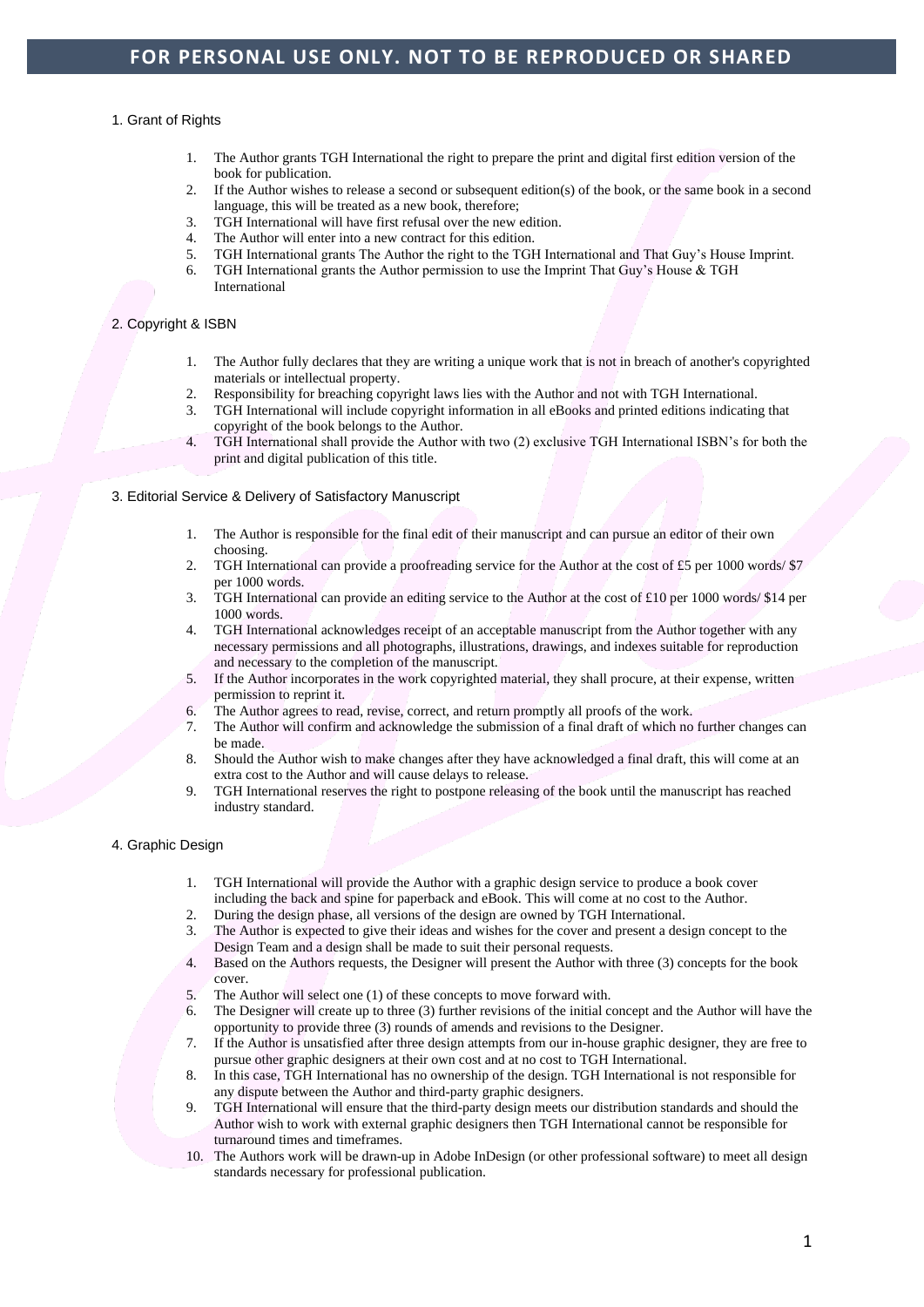# **FOR PERSONAL USE ONLY. NOT TO BE REPRODUCED OR SHARED**

- 11. The Author cannot make changes to the text of their book during this phase but can make design choices such as margins, page numbers, subheadings etc.
- 12. The Author can request to have images printed in colour in their book, however, as dictated by our printing companies, once a book has one (1) colour interior images the entire book print fee is charged as per it being a full colour book.
- 13. The Author must decide a trim size for this book during the design phase. TGH International standard trim size is 5 x 8 or 6 x 9. However, authors can choose a custom trim size at no extra costs.
- 14. The Author can choose between a gloss/ matte book cover
- 15. The Author can choose between cream or white paper.

### 5. Approving the Final Files & Proof Copies

- 1. The Author will be sent a digital proof copy of their book.
- 
- 2. The Author must approve their final interior files before being sent to distribution.<br>3. Changes made to designs after the Author has approved the design will incur sever 3. Changes made to designs after the Author has approved the design will incur severe delays and incur extra costs.
- 4. TGH International is not responsible for any delays due to changes made, by request of the Author, following the design approval stage.
- 5. The Author cannot request changes to the trim size, text or design without incurring significant time delays and incurring extra costs.
- 6. Upon approval of the digital files, the Author will be sent one (1) copy of the book in print form. The Author can request changes upon reviewing the printed book at no extra cost for anything that could not have been noticed during the digital phase.
- 7. Should the Author wish to make changes to the printed book that could have been noticed during the digital phase then this will incur time delays and extra costs to the Author.

### 6. Print & Distribution

- 1. The print cost for each book is approx. £1.42 per 100 pages however, costs are set by third-party printing companies and cannot be determined until the final interior file is created.
- 2. Though TGH Internationals aims to ensure accuracy of print and formatting, the print version of the book may differ up to two (2) millimetres from the digital design.
- 3. Costs are set as standard for all titles printed and no author will be charged unfairly for the printing of their book.
- 4. Print costs cannot be discounted by TGH International.
- 5. The Author is eligible to order copies of their book at print cost price.
- 6. The Author will give TGH International twenty-one days (21) notice to process a print run for the Author.
- 7. Unless agreed otherwise, TGH International will ensure a worldwide distribution of the title named above through Print-on-Demand algorithms, meaning that small regular print runs will be carried out to keep up with anticipated demand of the title.
- 8. Upon a final review of the book in digital form, the Author will authorise the worldwide distribution of the title and waves the right to make any further changes to the title.
- 9. To ensure best expanded distribution and availability of the title, the Author has three options for distribution: Amazon KDP (instant release); Ingram Spark (Pre-Order Release) Private Print Runs, or all of the options mentioned. No matter which option the Author choses, all metadata will be linked back to TGH International through Neilson Books.
- 10. The book will be available online through Amazon, Waterstones, Barnes & Noble, and other notable book retailers. For a full list of retail partners please see TGH International website or request this information.
- 11. All retailers will advertise the title release date with a pre-order option with the use of multiple third-party companies indirect to Amazon.
- 12. TGH International may, due to the nature of working with third-party companies, be required to amend release dates in order to compensate for delays through no fault of their own.
- 13. Distribution, specifically to Amazon, may take up to thirty (60) days, thus, we ask the Author to allow a sixty (60) day pre-order.
- 14. Though a pre-order date may be set by the Author and TGH International, only Amazon (or other retailers) are in control of when the title is listed on their website and this is not dictated by TGH International or The Distributor.
- 15. TGH International will notify the Author when the book is readily distributed and will then allow the Author to begin a pre-order.
- 16. The retailer is in control of shipping and delivery times which is out of control of TGH International.
- 17. During busier times of the year (Black Friday, Christmas, New Year, etc.) Amazon and other retailers will likely take longer to distribute books and this may cause delays for customers. This is at no fault of TGH International.
- 18. Rush Service is deactivated by our distributors from November 1st January 15th due to extreme demand on shipping during this period resulting in books taking longer to reach our retail partners (including Amazon).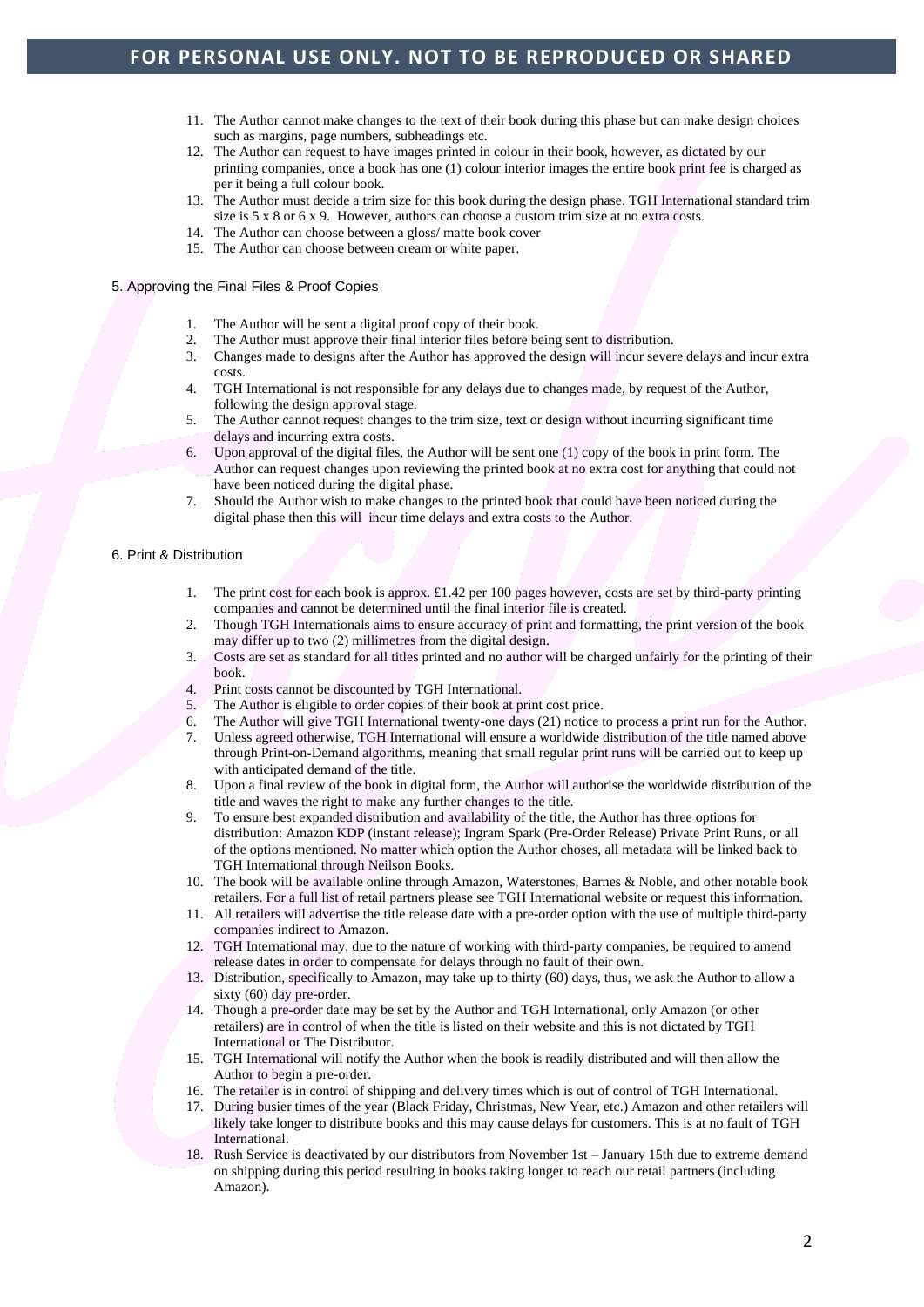# **FOR PERSONAL USE ONLY. NOT TO BE REPRODUCED OR SHARED**

- 19. Distribution to bookstores is not guaranteed as this is decided by third-party buyers and book store managers.
- 20. Every title is available to be ordered in by a bookstore at a customer's request.

7. Royalties, Taxes & Post Publication.

- 1. All proceeds from this title will be paid directly to the Author following the deductions of cost of print and retailer fee.
- 2. The first royalties will be paid between 90-120 days from publication and thereafter after every month.
- 3. Depending on the country of sale, the retailer (e.g. Amazon, Barnes & Noble) will take between 30% 55% of the retail price.
- 4. The Author is not an employee of TGH International and is responsible for paying all of their own taxes to the state and country they are a resident of.
- 5. Necessary paperwork (e.g.;W-8BEN) that may be involved for authors residing in various countries and completion of this paperwork is the Authors responsibility.
- 8. Legal, Warranties, Standards & Indemnification
	- 1. This contract is entered into under the jurisdiction of the United Kingdom (UK) law and any legal matters arising from this agreement will be handled in the United Kingdom (UK).
	- 2. The Author excludes TGH International from any liability for consequential loss, special or indirect damages or loss of profits.
	- 3. The Author shall indemnify, defend, and hold harmless TGH International from any legal action resulting from the publication of the book in question.
	- 4. The Author represents and warrants they are the sole creator of this work and has the authority to enter into this agreement and grant the rights contained herein.
	- 5. The Author is responsible for obtaining correct and necessary insurance relevant to the publication of the work.
	- 6. The Author warrants that the title does not breach any copyright, liable or slander laws and holds harmless TGH International in such disputes.
	- 7. The Author agrees to not bring any legal action against TGH International.
	- 8. In breach of point G, the Author agrees to enter into arbitration before brining any legal against TGH International.
	- 9. The Author limits liability of TGH International to no more than 100% of the value of the contract.
	- 10. The Author is responsible for obtaining any necessary insurances and cover for publishing the book to best protect their personal brand and/ or business.

#### 9. Expanded Rights

- 1. All other rights of the title, including but not limited to international rights, dramatic and motion picture rights, television rights and radio rights and merchandize are equally reserved by both TGH International and the Author.
- 2. Any agreement or selling of the rights to this work will be mutually beneficial to both TGH International and the Author and must be mutually agreed on.
- 3. TGH International does not own any rights over the Author's personal brand and has no claim over any projects that are centred around the Author and not the book.

#### 10. Sales Reporting

- 1. Sales Figures cannot be accurately reported until 90 days after the book's release date.
- 2. Authors may ask for a rough estimate of sales figures during the pre-order or first 60 days, however, TGH International is under no obligation to provide this information as it may not yet be available from the distribution channels.
- 3. Distribution channels will directly report sales numbers to TGH International and/ or the Author.

#### 11. Marketing

- 1. TGH International is not the sole marketer of the book.
- 2. TGH International will make a concerted effort to market the book built does not guarantee any sales figures, press mentions or media interviews.
- 3. TGH International expects the Author to market, promote and advertise their work.
- 4. TGH International standard marketing includes; 10 x Promotional Book Images, 3 x Social Media Posts, 1 x Live Broadcast Author Interview and 1 x Facebook Advertisement.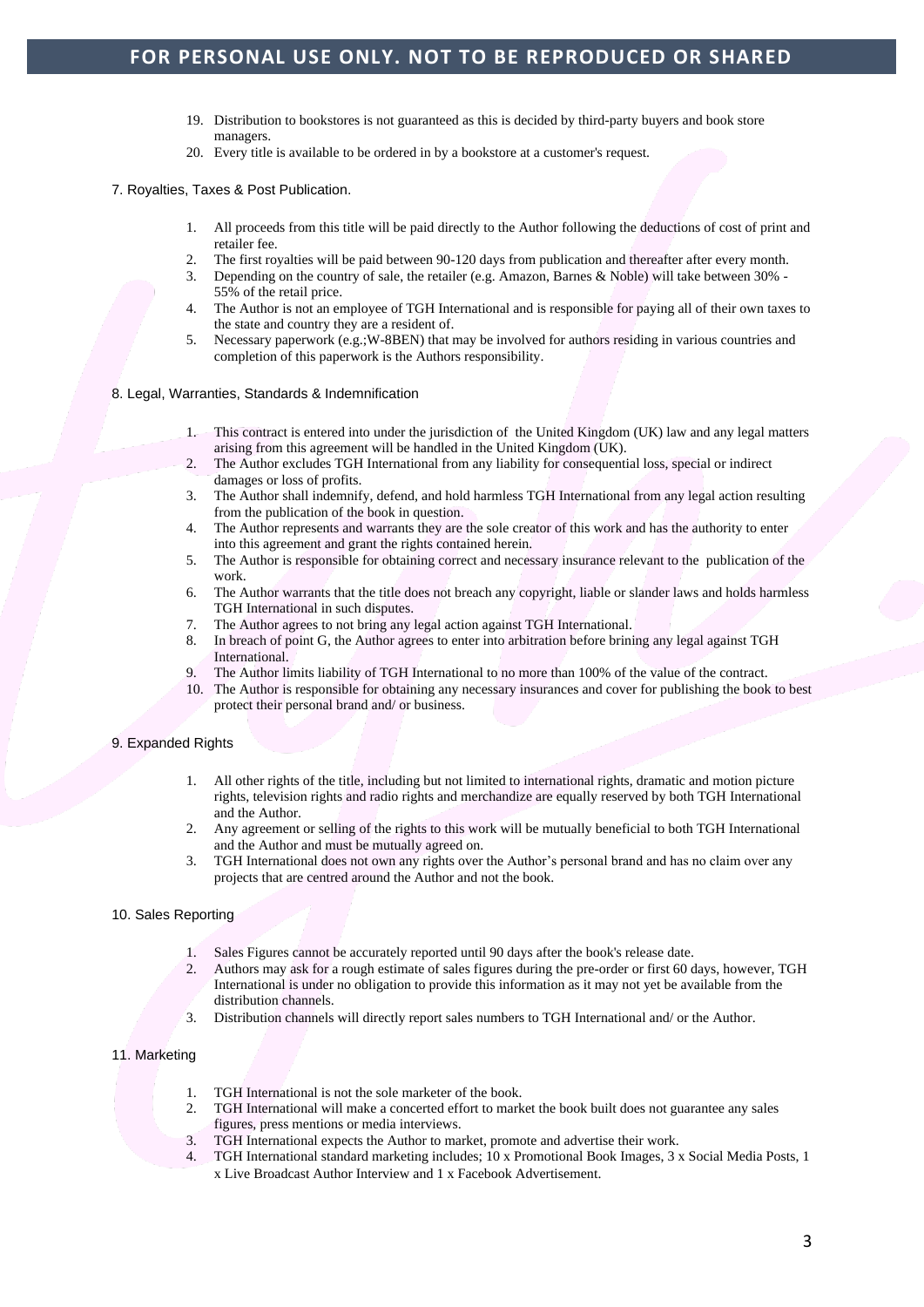#### 12. Timescales & Dates

- 1. Upon signing the contract, the Author has nine (9) months to submit a completed manuscript.
- 2. Should the Author not submit a completed manuscript in time then, unless granted a formal extension from TGH International this contract becomes invalid.
- 3. After a completed manuscript has been submitted, TGH International allows a three (3) month production window for editing and graphic design.
- 4. Upon final files, TGH International requires a two (2) month pre-order for the title
- 5. Upon receipt release of the book, the Author will have four (4) months of continued support from TGH international.
- 6. After eighteen (18) months, this contract will expire.
- 7. A release date for the book will not be set until the Author has approved all final files of the book including their hard copy sent via post.
- 8. TGH International expects the Author to be respectful of time and boundaries and allow for adequate timescales to be put in place for manuscript changes, cover design, editorial, and distribution.
- 13. Working Relationship and Representation
	- 1. At TGH International, we foster professional relationships based on mutual respect.

2. TGH International reserves the right to review, and possibly terminate, contracts with any Author who does not represent our values and ethos.

3. As part of our duty of care, we are obligated to ensure that any contractor or third-party colleagues are able to work within a safe and nurturing environment and will not continue service for authors who are acting abusively towards our staff or freelance workers.

- 14. Termination of Contract
	- 1. TGH International shall have the right to terminate the agreement after written notice to the Author should the Author fail to comply with this contract.
	- 2. Should TGH International go out of business or become acquired by another third party organisation then the Author will still retain all rights to their work and have the option to no longer release their book with TGH International, however, they will be unable to receive a refund.
	- 3. If the Author does not submit the first draft within 9 months from the date of this agreement, TGH International reserves the right to drop the title from TGH International and nullify this contract.
- 15. Additional Formats and Editions
	- 1. Upon request, the Author can request a hardback edition of the title in question.<br>2. Upon request, the Author can request an audiobook edition of the title in question
	- 2. Upon request, the Author can request an audiobook edition of the title in question.
	- 3. Should an audiobook or hardback edition of the book be created, TGH International will provide the Author with an ISBN for each of these editions.

## 16. Fees & Additional Costs

- 1. The Author agrees to pay the fee/ fees associated with working with TGH International.
- 2. Payment plans can be agreed upon between TGH International and the Author allowing payment to be split over a maximum of six months.
- 3. Upon agreement with these terms and conditions, the Author must make all payments even if they fail to complete their manuscript.
- 4. Additional costs include editing and design services that go beyond what is stated above such as; changes made to the manuscript after a final draft has been signed off; changes made to the cover design (front, back or spine) after a final cover has been signed off; change the trim size, paper colour, or print finish (matte/ gloss) of the book and the production and distribution of Hardback and Audiobook versions of the title.
- 5. Failure to comply with the agreed payment plan and possible additional fees will result in TGH International terminating this contract.

## **This agreement nullifies all previous agreements made both verbally and in writing.**